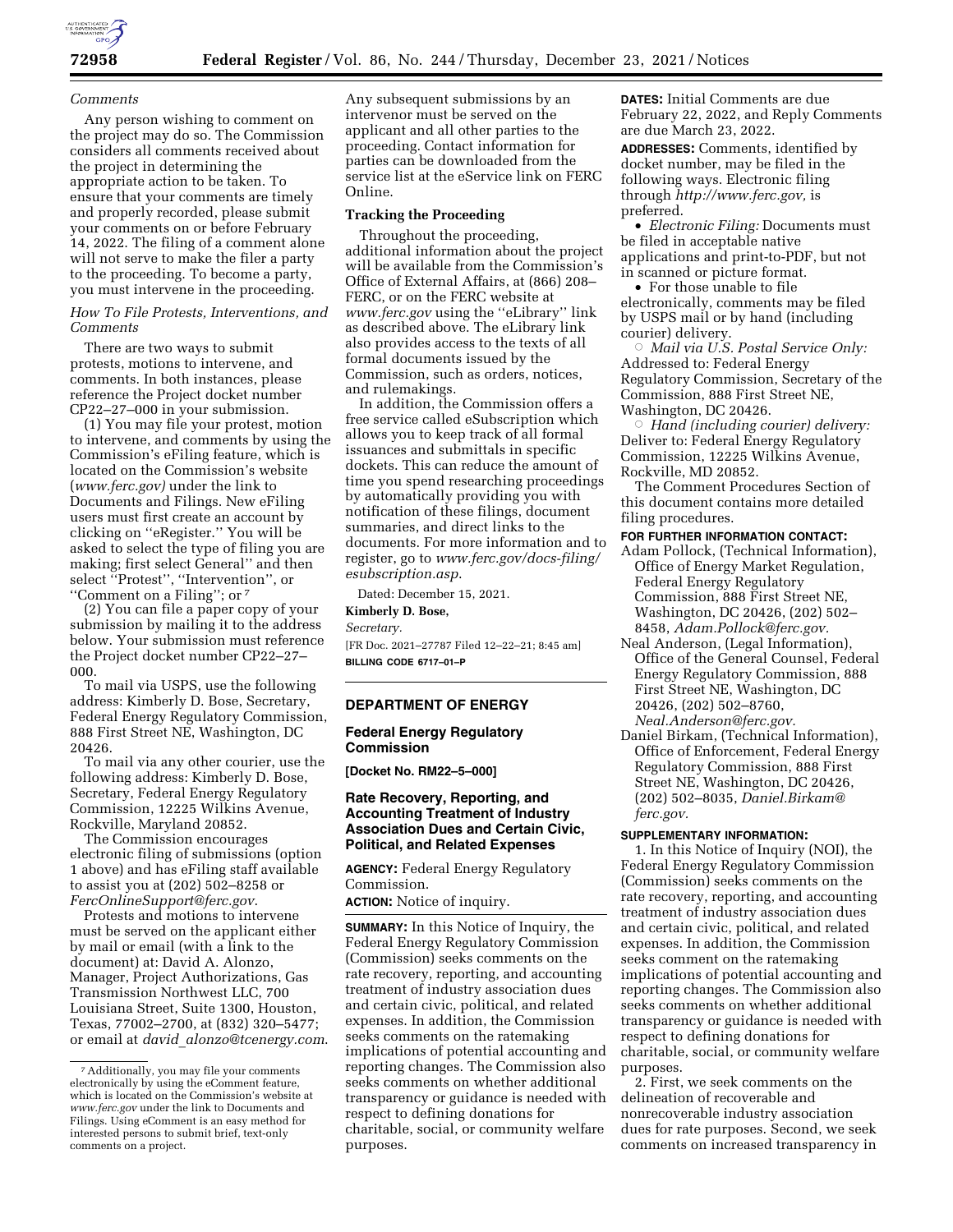industry association expenses and segments of industry association dues charged to utilities, in addition to comments on utilities' and industry associations' expenses from civic, political, and related activities. Finally, we seek comments on a framework for guidance should the Commission determine action is necessary to further define the recoverability of industry association dues charged to utilities and/or utilities' expenses from civic, political, and related activities.

### **I. Background**

3. The Commission has authority pursuant to the Federal Power Act (FPA) and the Natural Gas Act (NGA) to determine whether a rate is unjust, unreasonable, unduly discriminatory or preferential, and if the Commission determines that the rate is unlawful, to establish a just and reasonable replacement rate.1 The Commission also has the authority to prescribe and maintain systems of accounts entitled ''Uniform System of Accounts'' for public utilities and licensees subject to the provisions of the FPA, and natural gas companies under the NGA,2 and the rules and regulations contained therein<sup>3</sup>

4. The regulatory authority to modify rates, terms, and conditions rests with the Commission where any rate, charge, or classification, collected by any utility for any transmission, transportation, or sale subject to the Commission's jurisdiction is unjust, unreasonable, unduly discriminatory or preferential.4 The USofA contains accounts to record the portions of industry association dues paid by utilities as either operating or nonoperating in nature.5 The USofA gives instructions on the separation of the expenses paid by utilities that industry associations incur and bill to utilities into the appropriate above the line (operating) and below the line

4 16 U.S.C. 824e(a); 15 U.S.C. 717d(a).

5 18 CFR 101, 201. Hereinafter, citations are made only to part 101 of the Commission's regulations because they reflect the same provisions as part 201 for the accounts discussed herein. References to the USofA are to both part 101 and part 201 of the Commission's regulations.

(nonoperating) accounts.6 For example, Account 930.2 (Miscellaneous and general expenses), which includes the cost of labor and expenses incurred in connection with the general management of the utility not provided for elsewhere in the USofA, is considered above the line (*i.e.,* generally included in rate recovery) and covers industry association dues for company memberships.7 Account 426.4 (Expenditures for certain civic, political and related activities), which is used for costs for the purpose of influencing public opinion with respect to the election or appointment of public officials, referenda, legislation, or ordinances or for the purpose of influencing the decisions of public officials, is considered below the line (*i.e.,* generally excluded from rate recovery).8

5. The Commission has not previously adopted a bright line rule or specific guidelines that delineate between above the line and below the line expenses for informing and influencing the public, including industry association dues for such activities, instead allowing utilities to determine the portion of their industry association dues to include in above the line and below the line accounts, respectively, based on information provided by the industry associations about their activities and associated costs. The Commission relies on the principle that the ''intended use and the reason behind the payment[ ]'' to inform and influence the public dictates its accounting assignment.<sup>9</sup> Although the Commission applies this principle to the accounting treatment of utility expenditures, ''where the line between public outreach and educational expenses and lobbying expenses is drawn has not been clearly

9*Alaskan Nw. Nat. Gas Transp. Co.,* 19 FERC ¶ 61,218, at 61,429 (1982).

delineated.'' 10 The Commission generally considers the appropriate delineation between above the line and below the line expenditures on a caseby-case basis given the facts presented.11 The Commission's case-bycase application of the ''intended use'' and ''reason behind'' tests on expenditures incurred by industry associations and borne by their utility members may have led to stakeholder confusion as to what expenses are properly recoverable in rates.12

6. The Commission presumes that expenses recorded in above the line, operating accounts may be recovered through rates, unless a showing is made that the expense is nonoperating in nature and the utility fails to rebut this showing. The Commission presumes that expenses recorded in below the line, nonoperating accounts may not be recovered in rates, without a further showing justifying such recovery for ratemaking purposes. Thus, if a utility records amounts in Account 930.2, those expenses are presumptively recoverable, while costs recorded in Account 426.4 are presumptively nonrecoverable.

7. The Commission, as a part of its Office of Enforcement audit program, and if within the scope of an audit, evaluates whether a utility's classification of expenses between Accounts 930.2 and 426.4 complies with the USofA. Such audits of the classification of industry association costs between above the line and below the line accounts are limited to examination by the Commission of the recordkeeping and accounting of industry association dues by member

11*See, e.g., ISO New England,* 117 FERC ¶ 61,070 at P 47 (''On a number of occasions the Commission has found 'lobbying' expenses of any type to be non-recoverable, while on other occasions the Commission has determined that even if the costs are related to lobbying and should be recorded in Account 426.4, they are appropriately recoverable from ratepayers, upon sufficient showing that they were undertaken for the benefit of ratepayers.'').

12*See N. Border Pipeline Co.,* 23 FERC ¶ 61,213, at 61,439 (1983) (''the distinction between influencing public opinion and public relations activities lies in the intended use and reason behind these payments''); *see also PATH,* 170 FERC ¶ 61,050 at P 79 (citing *Potomac-Appalachian Transmission Highline, LLC,* 152 FERC ¶ 63,025, at PP 30, 40 (2015)).

<sup>1</sup> 16 U.S.C. 824e(a); 15 U.S.C. 717d(a).

<sup>2</sup> 16 U.S.C. 825; 15 U.S.C. 717g; 18 CFR 101, 201 (2021).

<sup>3</sup> ''Utilities'' is used hereinafter to refer to both public utilities as defined by FPA section 201(e) and natural gas companies as defined by NGA section 2(6). This NOI does not contemplate any changes to oil pipeline regulation under the Uniform System of Accounts (USofA), because the instructions for oil pipelines differ from those for utilities. The Uniform Systems of Accounts Prescribed for Oil Pipeline Companies Subject to the Provisions of the Interstate Commerce Act, 18 CFR 352 (2021), does not address industry association dues or civic and political expenses.

<sup>6</sup>*See Delmarva Power & Light Co.,* 58 FERC ¶ 61,169, at 61,509 (1992) (The Commission ''has allowed utilities to allocate [Edison Electric Institute (EEI)] contributions to wholesale customers only to the extent the contributions are for *research and development* programs to which wholesale customers themselves could not contribute. However, that portion of EEI contributions used for lobbying activities *may not, under any circumstances,* be included in the utility's cost-of-service.'') (emphasis added). Typically, the ''line'' refers to the break between operating and nonoperating income and expenses on the Statements of Income for the year. For ratemaking purposes, the Commission has found that expenses above the line are usually chargeable to the ratepayer because they pertain solely to supplying a regulated utility service and are used in determining rates. Expenses usually chargeable to the utility, rather than ratepayers, appear below the line.

<sup>7</sup> 18 CFR 101, Account 930.2.

<sup>8</sup> 18 CFR 101, Account 426.4.

<sup>10</sup>*Potomac-Appalachian Transmission Highline, LLC,* Opinion No. 554, 158 FERC ¶ 61,050 (2017), *order on compliance,* 166 FERC ¶ 61,035 (2019), *order on reh'g,* Opinion 554–A, 170 FERC ¶ 61,050, at P 79 (2020) (*PATH*) (citing *ISO New England Inc.,*  117 FERC ¶ 61,070, at P 40 (2006) (*ISO New England*), *order on reh'g,* 118 FERC ¶ 61,105 (2007) (*ISO New England Rehearing*), *aff'd sub nom. Braintree Elec. Light Dep't* v. *FERC,* 550 F.3d 6 (D.C. Cir. 2008)).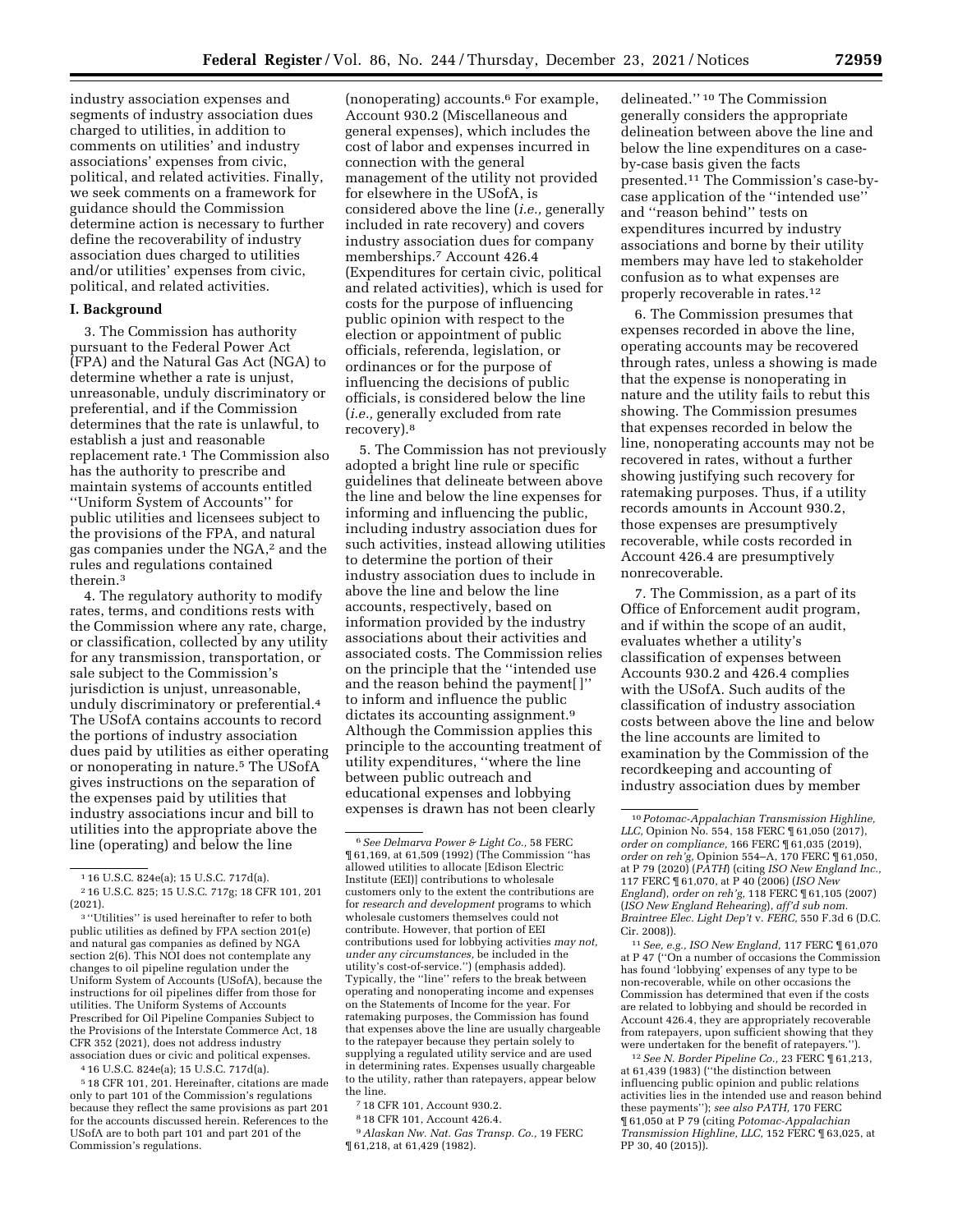utilities.13 Typically, the information available to audit staff lacks detailed descriptions of the industry association's activities for which members are charged. Also, a party to a utility's FPA section 205 rate case or NGA section 4 rate case may challenge the utility's accounting classification and/or recovery of expenses by protesting the utility's proposed rates. In addition, a complainant may file an FPA section 206 complaint or an NGA section 5 complaint alleging that the current rate treatment is unjust and unreasonable. For transmission formula rates and certain other formula rates, stakeholders also have the ability to file formal challenges before the Commission concerning utilities' implementation of their formula rates following review of annual updates.14

8. In a typical rate proceeding, opposing parties bear the burden of raising an initial challenge of whether the company properly designated expenses between above the line and below the line accounts, or whether recovery of expenses appropriately booked to above the line accounts is reasonable.15 A challenge with reviewing the accounting of industry association dues—whether through the Commission's Office of Enforcement audit program, or pursuant to a utility's rate case, complaint proceedings, or formula rate challenges—is that utilities typically have not required their industry association to provide more than simple invoices and thus lack detailed information on the nature of the association's activities for purposes of determining the appropriate classification of costs into above the line and below the line accounts.

9. On March 17, 2021, the Center for Biological Diversity filed a petition for rulemaking, requesting that the Commission amend USofA requirements relating to utility payments to industry associations engaged in lobbying or other influence-

14*See, e.g., Pacific Gas & Elec. Co.,* 176 FERC ¶ 61,196, at P 15 (2021) (recognizing protest of the Cities of Anaheim, Azusa, Banning, Colton, Pasadena, and Riverside, California). Utilities with formula rates are required to demonstrate that amounts are appropriately recorded through discovery (as part of an annual update information sharing process) and upon request.

15*See, e.g., PATH,* 170 FERC ¶ 61,050 at PP 25– 26 (noting that PATH, in an FPA section 205 filing, booked certain costs to an above the line account, but that certain participants subsequently argued that the costs should instead be booked to Account 426.4).

related expenses.16 The CBD Petition requested that the Commission amend the USofA to allocate all industry association dues paid by utilities to Account 426.4 which would highlight them for scrutiny, where ''the utility, not the consumer, must bear the burden of proof to demonstrate an entitlement to recover expenses from ratepayers.'' 17 In response to the CBD Petition, some commenters recommended that the Commission remove all industry association dues from rates, whereas others suggested that such a move was unnecessary because industry association dues were properly allocated between recoverable and nonrecoverable accounts and contrary to the fundamental principles of accounting.

#### **II. Discussion**

10. We find it appropriate to initiate this NOI to: (i) Examine the Commission's current policies and regulations governing the rate recovery, reporting, and accounting treatment of industry association dues and certain civic, political, and related expenses; and (ii) identify potential changes that may be necessary to ensure that such expenditures are appropriately accounted for under the USofA and that recovery of these expenditures through Commission jurisdictional rates is just and reasonable. First, the NOI outlines the accounts utilities use to recover industry association dues. Second, we seek comments on the delineation of recoverable and nonrecoverable industry association dues for rate purposes. Third, we seek comments on increased transparency on industry association activities and expenses; comments on utilities' and industry associations' expenses from civic, political, and related activities; and what, if any, steps to increase transparency would assist the Commission in determining whether recovery of industry association dues in rates is just and reasonable.18 Finally, we seek comments on a framework for

17 *Id.* at 8 (quoting *Potomac-Appalachian Transmission Highline LLC,* 152 FERC ¶ 63,025 at P 29); *id.* at 16 (citing 16 U.S.C. 824d(e)).

18Although the Commission has well-established precedent disallowing the cost recovery of donations for charitable, social, or community welfare purposes included in Account 426.1, we also seek comment on whether additional transparency or guidance is necessary to ensure such costs are appropriately treated for accounting and rate recovery purposes. *See, e.g., Ameren Ill. Co.*, 169 FERC  $\frac{1}{161}$ , 147, at P 81 (2019).

guidance should we determine action is necessary to further define the recoverability of industry association dues charged to utilities and/or utilities' expenses from civic, political, and related activities.

## *A. Cost Recovery and Current Accounting*

11. As discussed above, utilities record industry association dues in two distinct accounts—Account 930.2 (Miscellaneous and general expenses) for above the line expenses and Account 426.4 (Expenditures for certain civic, political and related activities) for below the line expenses.19 Account 930.2 captures industry association dues that are operating in nature and therefore presumptively recoverable by utilities. The account states that ''this account shall include the cost of labor and expenses incurred in connection with the general management of the utility not provided for elsewhere.'' 20 The illustrative list of expenses included in Account 930.2 includes ''industry association dues for company memberships."<sup>21</sup>

12. Utilities may include certain portions of industry association dues in Account 426.4, even though the definition of Account 426.4 does not specifically reference industry association dues.22 This is because Account 426.4 is defined to include ''miscellaneous expense items which are *nonoperating* in nature but which are properly deductible before determining total income before interest charges.'' 23 Whereas a certain proportion of industry association dues may fall under the operating cost category for miscellaneous general expenses, the proportion of an industry association's costs for nonoperating expenses is properly allocated to accounts in the Account 426 series. Namely, Account 426.4 includes:

expenditures for the purpose of influencing public opinion with respect to the election or appointment of public officials, referenda, legislation, or ordinances (either with respect to the possible adoption of new referenda, legislation or ordinances or repeal or modification of existing referenda, legislation or ordinances) or approval, modification, or revocation of franchises; or for the purpose of influencing the decisions of public

 $^{\rm 13}$  Unlike utilities, industry associations are not jurisdictional entities and thus are not subject to the Commission's accounting, record keeping, or reporting requirements. Moreover, industry associations are not subject to the Commission audits program.

<sup>16</sup>Center for Biological Diversity, Petition for Rulemaking to Amend the Uniform System of Accounts' Treatment of Industry Association Dues, Docket No. RM21–15–000, at 1 (filed Mar. 17, 2021) (CBD Petition). The CBD Petition requested changes to the USofA for both public utilities and natural gas companies. *See id.* at 4 n.9.

<sup>19</sup>*See supra* notes 5, 7–8 and accompanying text. 20 18 CFR 101, Account 930.2.

<sup>21</sup> *Id.,* Item 2.

<sup>22</sup>*See Expenditures for Political Purposes— Amendment of Account 426, Other Income Deductions, Unif. Sys. of Accounts, and Report Forms Prescribed for Elec. Utils. and Licensees and Nat. Gas Cos.—FPC Forms Nos. 1 and 2,* Order No. 276, 30 FPC 1539 (1963).

<sup>23</sup> 18 CFR 101, Special Instructions—Accounts 426.1, 426.2, 426.3, 426.4, and 426.5.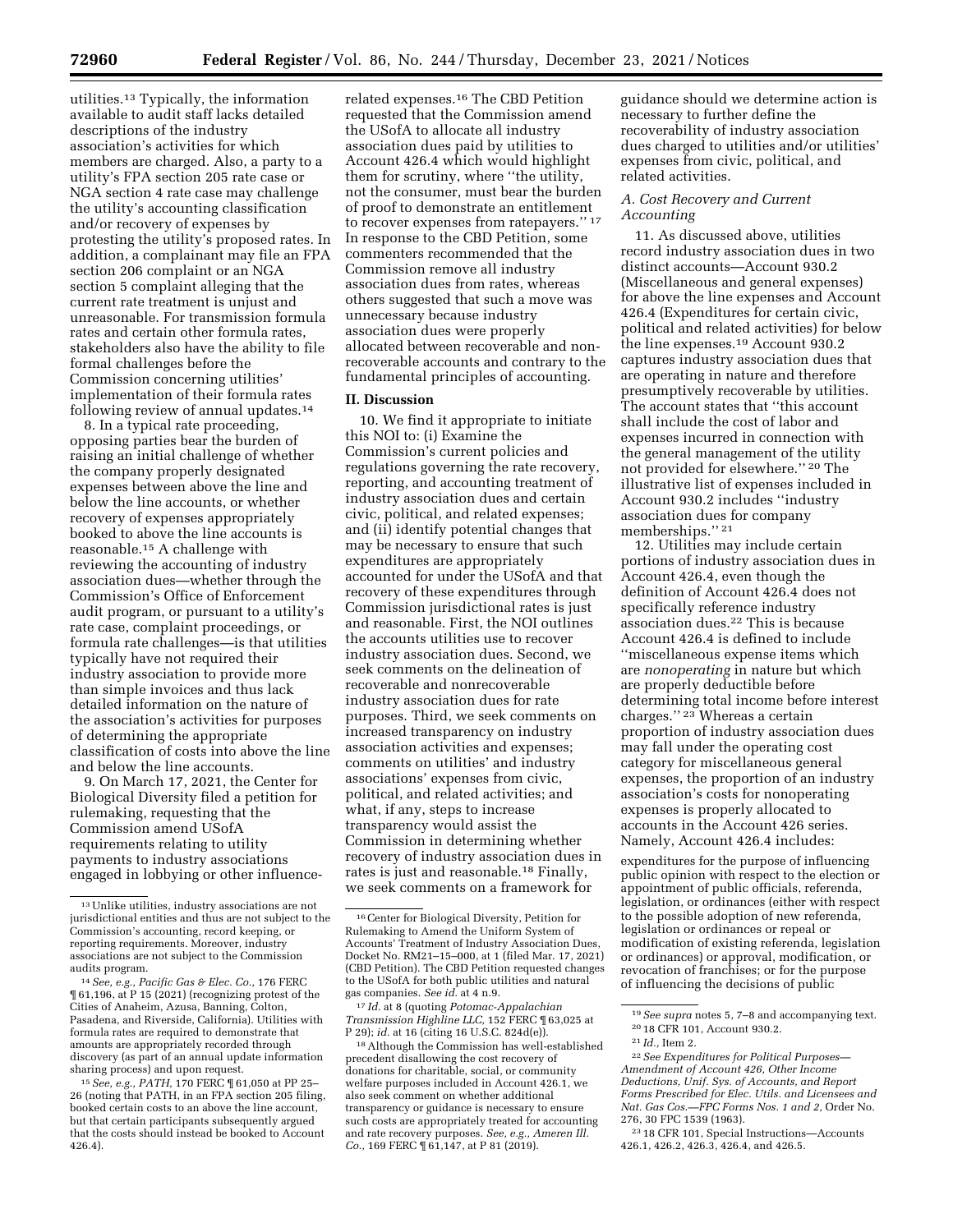officials, but shall not include such expenditures which are directly related to appearances before regulatory or other governmental bodies in connection with the reporting utility's existing or proposed operations.24

As described above, while recording costs in certain accounts provides useful information to regulators, it is not necessarily dispositive regarding recoverability.25 The Commission employs the ''intended use'' and ''reason behind'' the payment standard to delineate costs incurred to inform or influence public opinion as either operating or nonoperating.26 With regard to rate recovery, the Commission has required utilities to record costs for lobbying, civic engagement, public information campaigns, and the like to Account 426.4, except those costs that the utility demonstrates provide a benefit to ratepayers, thus determining whether the costs are recoverable or nonrecoverable.27

13. Questions 1 through 5 seek information regarding how industry associations and their member utilities currently classify, record, and recover industry association costs, the nature of costs incurred, and dues assigned by industry associations. In particular, these questions seek to clarify which industry association costs member utilities currently book to Account 426.4 and which costs they book to Account 930.2. The responses to these questions may highlight cost categories that utilities include in rate recovery, which may, in turn, require further instruction from the Commission to ensure the proper rate treatment.

14. Questions 6 through 14 explore how much transparency for such costs exists and potential ways to improve this transparency. Due to the lack of transparency of industry association costs and the wide variety of activities and their specific contexts, the ''intended use'' and ''reason behind'' standard is difficult to apply to industry association dues and often requires case-by-case consideration.

*The distinction lies in the intended use and reason behind the payments.* Expenditures incurred to influence the opinion of the public during the selection process have little or no *benefit to the ratepayers,* and therefore must be borne by stockholders. Just and reasonable expenditures incurred to keep the general public informed on the progress of the project and other public relations activities are proper expenses to be borne by ratepayers after operations commence.

*Alaskan Nw. Nat. Gas Transp. Co.,* 19 FERC at 61,429 (emphasis added).

27*See* Order No. 276, 30 FPC at 1540; *Alaskan Nw. Nat. Gas Transp. Co.,* 19 FERC at 61,428.

15. Questions 15 to 20 below are intended to inform whether modifications to Commission regulations or additional guidance are needed to ensure the proper classification of utility and industry association costs between Accounts 426.4 and 930.2. The Commission has noted that recording expenses in Account 426.4 ''simply means that those costs are not presumed to be recoverable, shifting the burden on the filing entity to demonstrate why such costs should be recoverable."<sup>28</sup> Further Commission instruction may reduce the frequency of rate proceedings that review industry association dues and help ensure that industry association dues are appropriately categorized for recovery purposes.

### *B. Industry Association Dues*

16. We are considering whether to clarify the delineation of recoverable and nonrecoverable industry association dues for rate purposes.

(Q1) The CBD Petition, in an example it argues is emblematic of practices among other industry associations, asserts that during the period when the EEI budget was subject to audits by the National Association of Regulatory Utility Commissioners (NARUC), ''EEI was spending up to 50% of its income on advocacy and lobbying efforts.'' 29 The Solar Energy Industries Association contends that in at least one instance, an investor owned utility's EEI invoice noted only 7% of its membership dues related to influencing legislation. The investor-owned utility therefore recorded 93% of its EEI dues to Account 930.2.30

(a) For the three most recent fiscal years, what are the annual dues charged to individual utilities for their membership in each industry association for which utilities seek recovery in rates?

29CBD Petition at 11 (citing Ex. A, David Anderson et al., *Paying for Utility Politics: How Utility Ratepayers are Forced to Fund the Edison Electric Institute and Other Political Organizations,*  Energy and Policy Institute, at 6 (2017) (''One of the final audits from NARUC revealed that 50% of EEI's expenditures went to the following categories: Legislative advocacy; regulatory advocacy; advertising; marketing; public relations; legislative policy research; regulatory policy research.'')). NARUC ended its EEI budget audits over 10 years ago. *See id.* 

30Solar Energy Industries Association, Comments in Support of Petition, Docket No. RM21–15–000, at 4–5 (filed Apr. 26, 2021). A copy of the 2006 invoice was attached to a pleading in Docket No. ER18–1122–001. Ameren Services Company, Motion for Leave to Answer and Answer, Docket No. ER18–1122–001, attach. EEI Invoice (filed Feb. 11, 2020).

(b) What percentage of industry association dues did industry association utility members classify and book as operating and nonoperating for the three most recent fiscal years?

(c) What percentage of EEI dues did members classify as operating and nonoperating in the last three years subject to a NARUC audit? What are the reasons for any difference between these amounts and the percentages in question 1?

(Q2) What methodologies do industry associations use to apportion industry association operating budgets into dues among member companies? To what extent are industry association expenses assigned and apportioned based on member classes or sectors and/or directly assigned to specific members, and if so, what are the bases for such assignment/apportionment and/or direct assignment?

(Q3) What internal controls and accounting methodologies are used by industry associations to track their costs generally and specifically to determine how costs are billed to members? In addition:

(a) What cost categories are used in budgetary and accounting processes internal to industry associations to account for industry association dues? What were the budgets by cost category for the three most recent fiscal years?

(b) What processes do industry associations use to derive and inform utilities of their categorization of programs to allow the utilities to apportion their dues among various accounting classifications?

(c) How do industry associations derive and inform all jurisdictional companies of the portion of the total invoice payments associated with lobbying, public outreach on legislative and regulatory issues, and other categories of costs not recovered through rates?

(d) To what extent is information of any such methodologies or the underlying budgetary information shared with industry association members?

(Q4) To what extent do industry associations provide utilities with estimated itemized expenses in dues invoices? To what extent do the associations conduct reviews or other activities to determine and evaluate the actual level of cost incurred related to influencing legislation and lobbying expenses, and compare such actual levels to the estimated percentages of such activities provided to jurisdictional companies? What is the frequency and scope of such reviews or activities and how were the results used? Please identify and explain any substantial

<sup>24</sup> 18 CFR 101, Account 426.4.

<sup>25</sup>*See supra* P 6.

<sup>26</sup>The Commission has found that

<sup>28</sup> *ISO New England Rehearing,* 118 FERC ¶ 61,105 at P 46.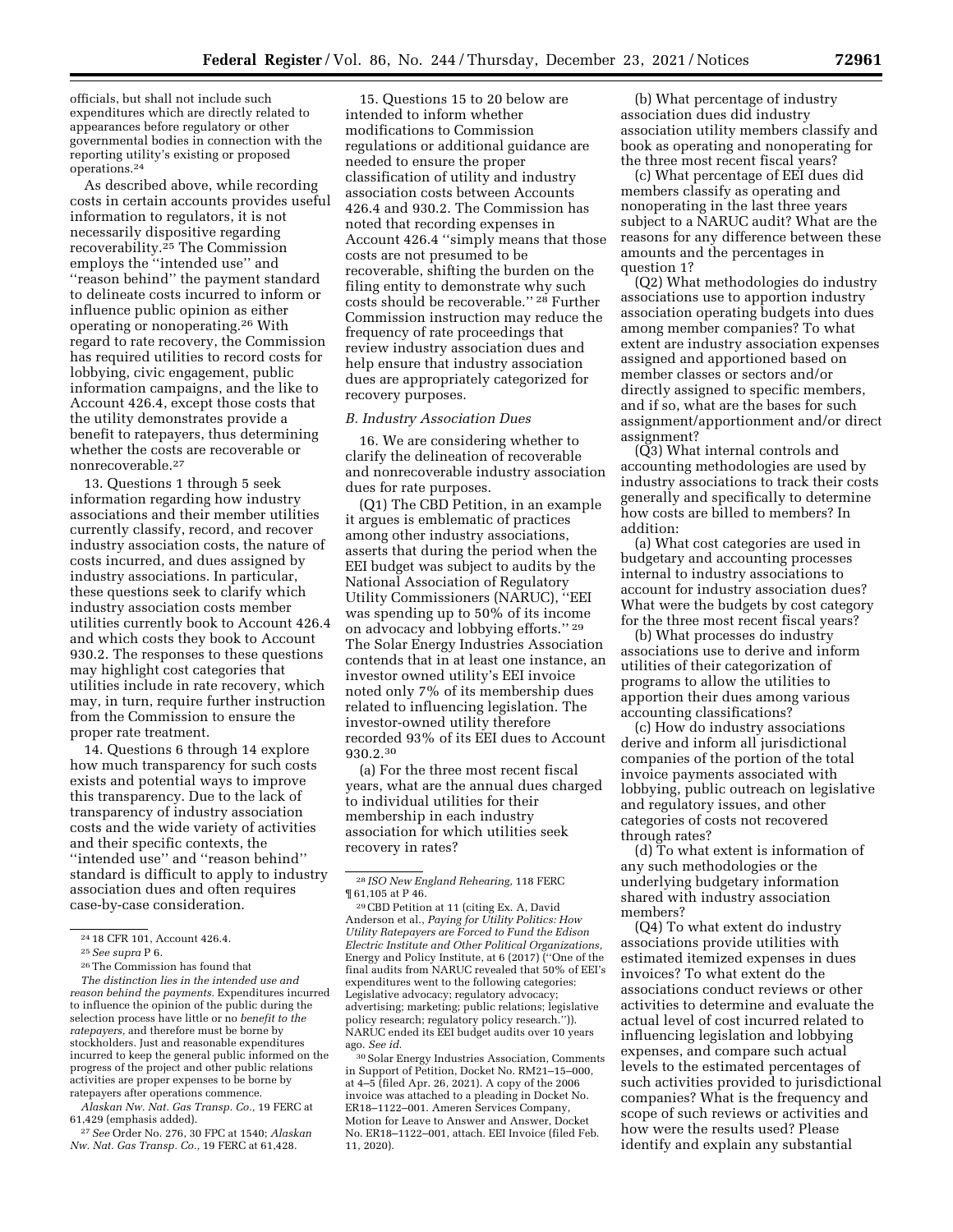impediments to, or industry association concerns with, providing utilities detailed information on the percentage of the association's charges attributable to civic, political, public outreach on legislative and regulatory issues, and similar activities.

(Q5) For industry associations, what is the nature of the activities and associated costs that fall into the following categories, and for each item, what percentage of the associated costs is classified as operating expense by the utility members:

(a) Engineering or reliability standards development;

(b) *Legislative affairs including:* (i) Political contributions; (ii) following legislative events and informing members; (iii) preparation and research in connection with correspondence with legislators, their staff, or legislative committees; and (iv) correspondence with legislators, their staff, or legislative committees;

(c) Financial support of other organizations (list organizations with corresponding contributions);

(d) *Public information or outreach related to:* (i) Safety; (ii) promotion of utilities; (iii) existing or potential state or federal environmental regulations and/or laws; (iv) proceedings at FERC or before other administrative agencies; or (iv) other subjects (describe each element with corresponding expenditures);

(e) Training for: (i) Employee safety; (ii) accounting; (iv) planning; (v); reliability/resilience; (vi) market participation; and (vii) other (describe each element with corresponding expenditure);

(f) Regulatory affairs including: (i) Participation in regulatory proceedings including listing each proceeding and its primary issue(s); (ii) research conducted for regulatory proceedings; (iii) following regulatory proceedings; (iv) informing members of regulatory proceedings;

(g) Meetings/conferences (to the extent not covered in the other categories listed here);

(h) Administrative costs including rents and other overhead; and

(i) Other (describe each element with corresponding expenditure).

## *C. Increased Transparency*

17. We are considering whether increased transparency into industry association costs may improve public knowledge into industry association dues and therefore ensure the just and reasonable recovery of industry association dues.

(Q6) What mechanisms currently exist for stakeholders to examine the costs and activities of industry associations?

(Q7) Do industry associations disclose the nature of their costs and activities in any state regulatory proceedings? If yes, please provide citations.

(Q8) Have any industry associations been the subject of audits by any regulatory bodies? If yes, please provide a summary of the purpose and findings of the audit(s).

(Q9) What, if any, additional transparency is needed for stakeholders to evaluate the reasonableness of industry association costs that are recovered through rates?

(Q10) If additional transparency is needed for stakeholders, should any transparency requirements for industry association costs be limited to certain rates, such as electric transmission and natural gas transportation rates, in light of the potentially larger costs involved, or should they apply to all types of rates (*e.g.,* power sales agreements, reactive power, and sale of electricity)?

(Q11) Specific to the electric industry, should any transparency requirements for industry association costs be limited to investor-owned utilities or should they also apply to municipal utilities and rural electric cooperatives who recover costs for Commissionjurisdictional service?

(Q12) Industry associations rely on certain cost categories to enable utilities to determine what portion of their industry association dues are properly recovered from ratepayers and what costs are borne by shareholders. Please describe any additional or alternative cost categories to those in Question 5, above, that industry associations or their members should disclose to provide sufficient transparency.

(Q13) What specific methods to enhance transparency of industry association costs should the Commission consider? For each of the following methods to enhance transparency, as well as others you may identify, please explain whether and how much would they (a) improve transparency; (b) impose burdens on industry associations and/or their members; (c) help ensure that utility rates are just and reasonable:

(a) Utilities that seek to recover dues must possess detailed data that sufficiently explains such costs within their books and records, and such amounts must be subject to Commission audits, similar to that requested in Question 5, above;

(b) limit a utility's ability to seek and obtain recovery of industry association dues to industry associations that publicly disclose detailed cost data,

similar to that requested in Question 5, above; and/or

(c) utilities must include in their FPA section 205 stated rate filings and their supporting workpapers to their formula rate annual updates, information similar to that requested in Question 5, above?

(Q14) If the Commission imposed a requirement, such as one of those discussed in Question 13, above, should that requirement be limited to associations whose dues per utility exceed a certain minimum monetary threshold and, if so, what threshold?

18. We also seek comments on whether increased transparency into donations for charitable, social, or community welfare purposes is needed to improve public knowledge of such costs and therefore ensure just and reasonable treatment of donations or other charitable contributions.

(Q15) What, if any, additional transparency is needed for stakeholders to evaluate whether donations for charitable, social, or community welfare purposes are treated appropriately for ratemaking purposes?

## *D. Guidance*

19. We are considering whether the Commission should provide further guidance related to: (i) Defining recoverable/nonrecoverable industry association costs for rate purposes; (ii) clarifying how certain ''grey area'' costs should be booked to accounts and treated in rates; and/or (iii) modifying Commission policies and instituting potential regulations with respect to costs that may currently be recoverable, but that the Commission may find should no longer be recovered.

(Q16) Do utilities currently base the amount of their costs recoverable through rates on (i) the USofA, specifically the definitions in Accounts 930.2 and 426.4, (ii) the Internal Revenue Service (IRS) definition of lobbying, (iii) some other basis, or (iv) some combination thereof? What percentage of dues would be considered recoverable for each the four options for the most recent fiscal year?

(Q17) What material differences, if any, are there between industry association costs considered nonoperating per the definition of Account 426.4 and industry association costs that may be deducted for tax purposes based on the Internal Revenue Code or IRS regulations? What are examples of such activities and expenditures?

(Q18) For what, if any, industry association costs is the classification as operating or nonoperating through utility rates unclear and ambiguous? Please describe any such ''gray areas.''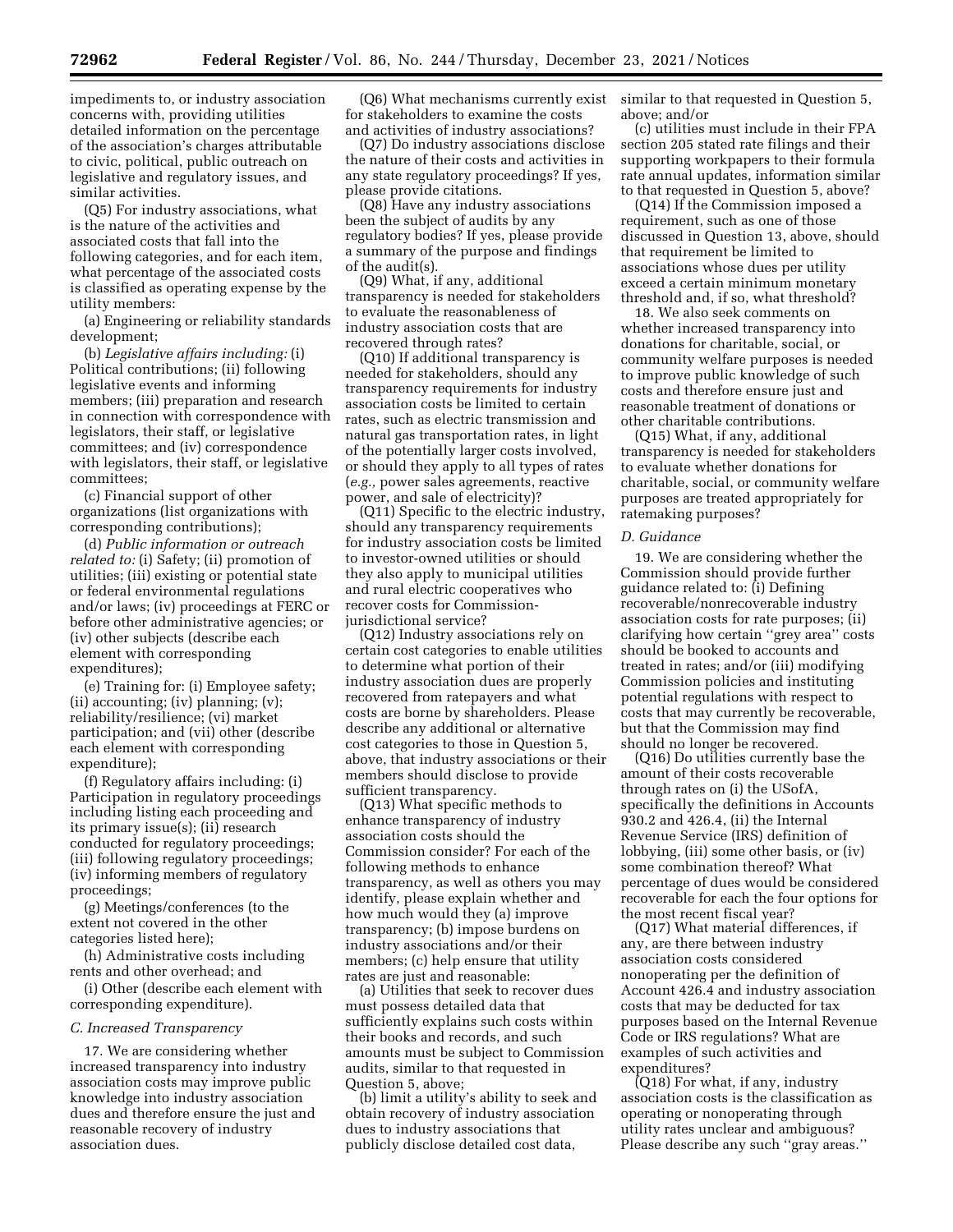(Q19) The Commission currently allows all costs related to regulatory interventions and litigation by both utilities and industry associations to be recorded to above the line accounts. Further, Account 426.4 provides as an exception to the political advocacy activities utilities are required to report in that below the line account, namely, ''expenditures which are directly related to appearances before regulatory or other governmental bodies in connection with the reporting utility's existing or proposed operations.'' 31 What is the appropriate scope of this exemption for utilities and, by extension, their industry associations? Are there types of appearances before regulatory or governmental bodies for which the related expenditures should be excluded from rates, and if so, on what basis?

(Q20) Please provide examples as to what, if any, costs for

(a) information campaigns carried out by industry associations are currently recoverable in utility member rates;

(b) information campaigns carried out by industry associations are currently recoverable in rates that the Commission should exclude from recovery in rates either by clarifying or revising its existing regulations;

(c) gifts, grants, donations, payments, dues, or contributions to other organizations by either utilities or industry associations are currently recoverable and should not be recoverable in utility member rates; and

(d) conferences or trainings are carried out by industry associations for which the Commission should prohibit from recovery in rates, and on what basis.

(Q21) Please describe any other guidance that the Commission should provide with respect to the rate recovery of industry association dues or utilities' civic, political, and related expenses.

(Q22) Please indicate whether there are any above the line, operating accounts other than Account 930.2 in which expenses related to civic, political, public outreach, and similar activities may be recorded (*e.g.,*  accounts pertaining to advertising costs) and, if so, what issues the Commission should consider with respect to those accounts.

### **III. Comment Procedures**

20. The Commission invites interested persons to submit comments on the

matters and issues proposed in this notice to be adopted, including any related matters or alternative proposals that commenters may wish to discuss. Comments are due February 22, 2022, and Reply Comments are due March 23, 2022. Comments must refer to Docket No. RM22–5–000, and must include the commenter's name, the organization they represent, if applicable, and their address in their comments. All comments will be placed in the Commission's public files and may be viewed, printed, or downloaded remotely as described in the Document Availability section below. Commenters on this proposal are not required to serve copies of their comments on other commenters.

21. The Commission encourages comments to be filed electronically via the eFiling link on the Commission's website at *[http://www.ferc.gov.](http://www.ferc.gov)* The Commission accepts most standard word processing formats. Documents created electronically using word processing software must be filed in native applications or print-to-PDF format and not in a scanned format. Commenters filing electronically do not need to make a paper filing.

22. Commenters that are not able to file comments electronically may file an original of their comment by USPS mail or by courier-or other delivery services. For submission sent via USPS only, filings should be mailed to: Federal Energy Regulatory Commission, Office of the Secretary, 888 First Street NE, Washington, DC 20426. Submission of filings other than by USPS should be delivered to: Federal Energy Regulatory Commission, 12225 Wilkins Avenue, Rockville, MD 20852.

#### **IV. Document Availability**

23. In addition to publishing the full text of this document in the **Federal Register**, the Commission provides all interested persons an opportunity to view and/or print the contents of this document via the internet through the Commission's Home Page (*[http://](http://www.ferc.gov) [www.ferc.gov](http://www.ferc.gov)*). At this time, the Commission has suspended access to the Commission's Public Reference Room due to the President's March 13, 2020 proclamation declaring a National Emergency concerning the Novel Coronavirus Disease (COVID–19).

24. From the Commission's Home Page on the internet, this information is available on eLibrary. The full text of this document is available on eLibrary in PDF and Microsoft Word format for viewing, printing, and/or downloading. To access this document in eLibrary, type the docket number excluding the

last three digits of this document in the docket number field.

25. User assistance is available for eLibrary and the Commission's website during normal business hours from the Commission's Online Support at 202– 502–6652 (toll free at 1–866–208–3676) or email at *[ferconlinesupport@ferc.gov,](mailto:ferconlinesupport@ferc.gov)*  or the Public Reference Room at (202) 502–8371, TTY (202) 502–8659. Email the Public Reference Room at *[public.referenceroom@ferc.gov.](mailto:public.referenceroom@ferc.gov)* 

By direction of the Commission. Commissioner Danly is dissenting with a separate statement to be issued at a later date. Commissioner Christie is concurring with a separate statement attached. Commissioner Phillips is not participating.

Issued: December 16, 2021.

**Kimberly D. Bose,**  *Secretary.* 

## **United States of America Federal Energy Regulatory Commission**

Rate Recovery, Reporting, and Accounting Treatment of Industry Association Dues and Certain Civic, Political, and Related Expenses

Docket No. RM22–5–000 (Issued December 16, 2021)

Christie, Commissioner, *concurring:* 

1. I concur with today's order instituting a Notice of Inquiry (NOI) related to the treatment of industry association dues and certain civic, political, and related expenses. The NOI asks a number of important questions regarding transparency and current accounting practices that will assist this Commission in ensuring that rates paid by consumers are just and reasonable. I write separately because I respectfully disagree with any suggestion that First Amendment rights are implicated, much less threatened, by this inquiry.

2. The Supreme Court of the United States has ruled that commercial speech by corporations and other business entities is protected by the First Amendment,<sup>1</sup> and that political speech by such entities is likewise protected.2 It is also true that spending on protected speech is inextricably part of such speech and is thus protected as well.<sup>3</sup>

3. That said, the questions raised in this NOI are not related to whether a corporation or other business entity is allowed to spend money in the exercise of its First Amendment right to free speech or ''to petition the government

<sup>31</sup> 18 CFR 101, Account 426.4 (stating that this subaccount ''shall not include . . . expenditures which are directly related to appearances before regulatory or other governmental bodies in connection with the reporting utility's existing or proposed operations.")

<sup>1</sup>*See 44 Liquormart* v. *Rhode Island,* 517 U.S. 484 (1996).

<sup>2</sup>*See Citizens United* v. *Federal Election Commission,* 558 U.S. 310 (2010).

<sup>3</sup> *Id.; see also Buckley* v. *Valeo,* 424 U.S. 1 (1976).